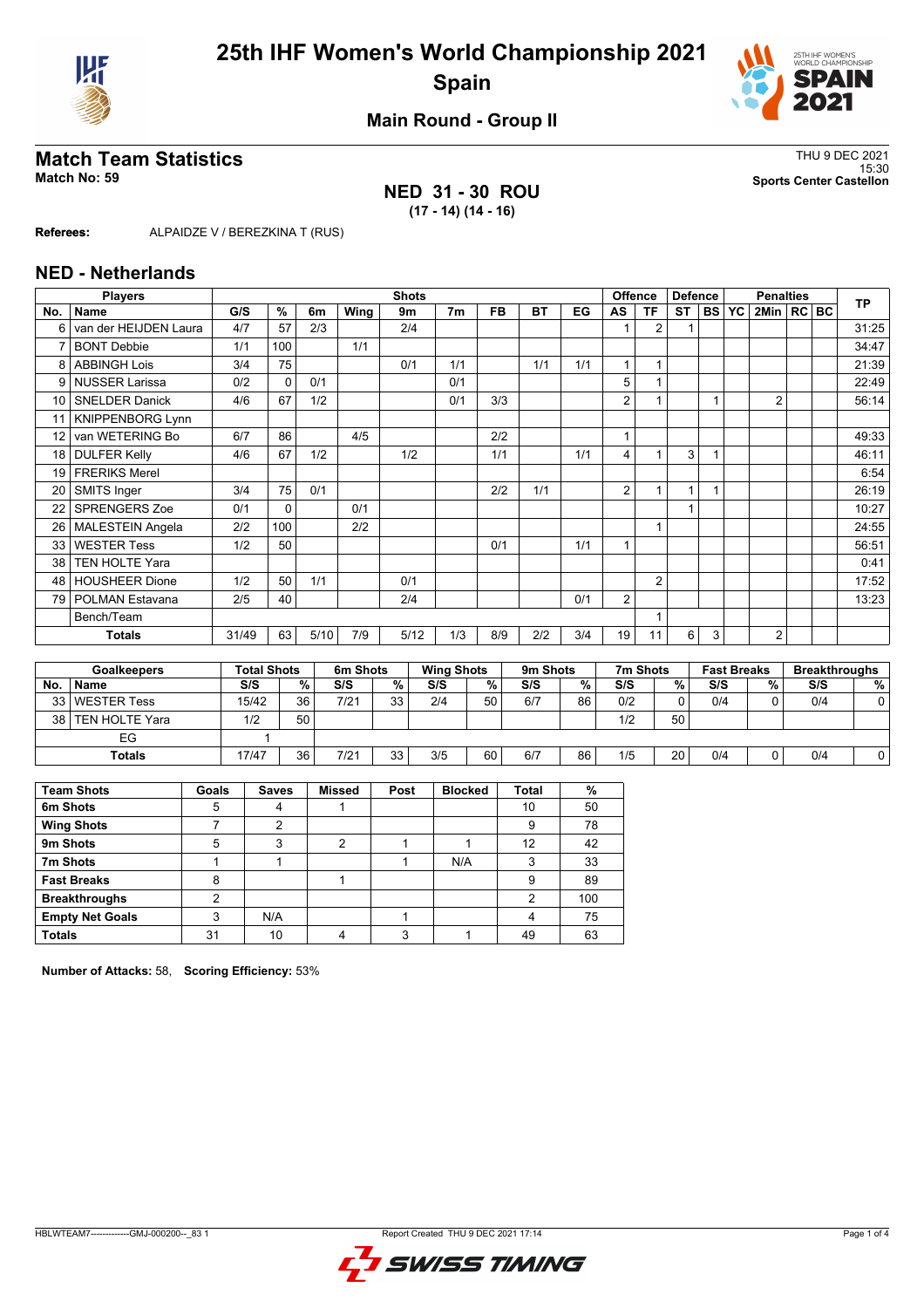

# **25th IHF Women's World Championship 2021 Spain**



**Main Round - Group II**

## **Match Team Statistics** Thu 9 DEC 2021

15:30 **Match No: 59 Sports Center Castellon NED 31 - 30 ROU (17 - 14) (14 - 16)**

**Referees:** ALPAIDZE V / BEREZKINA T (RUS)

## **NED - Netherlands**

#### **Shots Distribution Players** Goals / Shots 8 ABBINGH L  $9$  NUSSER L 10 SNELDER D<br>171 | 1/1 | 0/1 | 1/1 1/1 0/1 6 van der HEIJDEN L 7 BONT D 11 KNIPPENBORG L 12 van WETERING B T F п  $1/1$  $10/1$ 8 A R H 1/1 0/1 H 8 . .  $2/2$  0/1  $1/1$  $2/2$  $1/1$   $1/1$   $\frac{1}{2}$  $2/3$ H 原理 u i  $3/3$  2/2 2-Missed 1-Missed 1-Post 18 DULFER K 19 FRERIKS M 20 SMITS I 33 WESTER T 38 TEN HOLTE Y 22 SPRENGERS Z 26 MALESTEIN A 2/2  $\sqrt{2}/2$ a a a e п ٠e  $7/1$ ł. ł. O in in i a  $0/1$ n e n e н.  $\frac{1}{2}$  2/2 0/1 U  $\frac{1}{2}$  0/1 u  $1/1$   $1/1$ 1/1 ХX. u d 1-Post 1-Missed







| 1/5  |     | 1/5  |
|------|-----|------|
| 3/3  | 3/3 | 4/5  |
| 3/14 | 1/2 | 1/10 |

| 33 WESTER T    |     |                  |
|----------------|-----|------------------|
| $1\sqrt{5}$    |     | $\overline{0/4}$ |
| 3/3            | 3/3 | 3/4              |
| 3/14           | 1/2 | 1/7              |
|                |     |                  |
| 38 TEN HOLTE Y |     |                  |
|                |     | 1/1              |



4-Missed 3-Post 1-Blocked



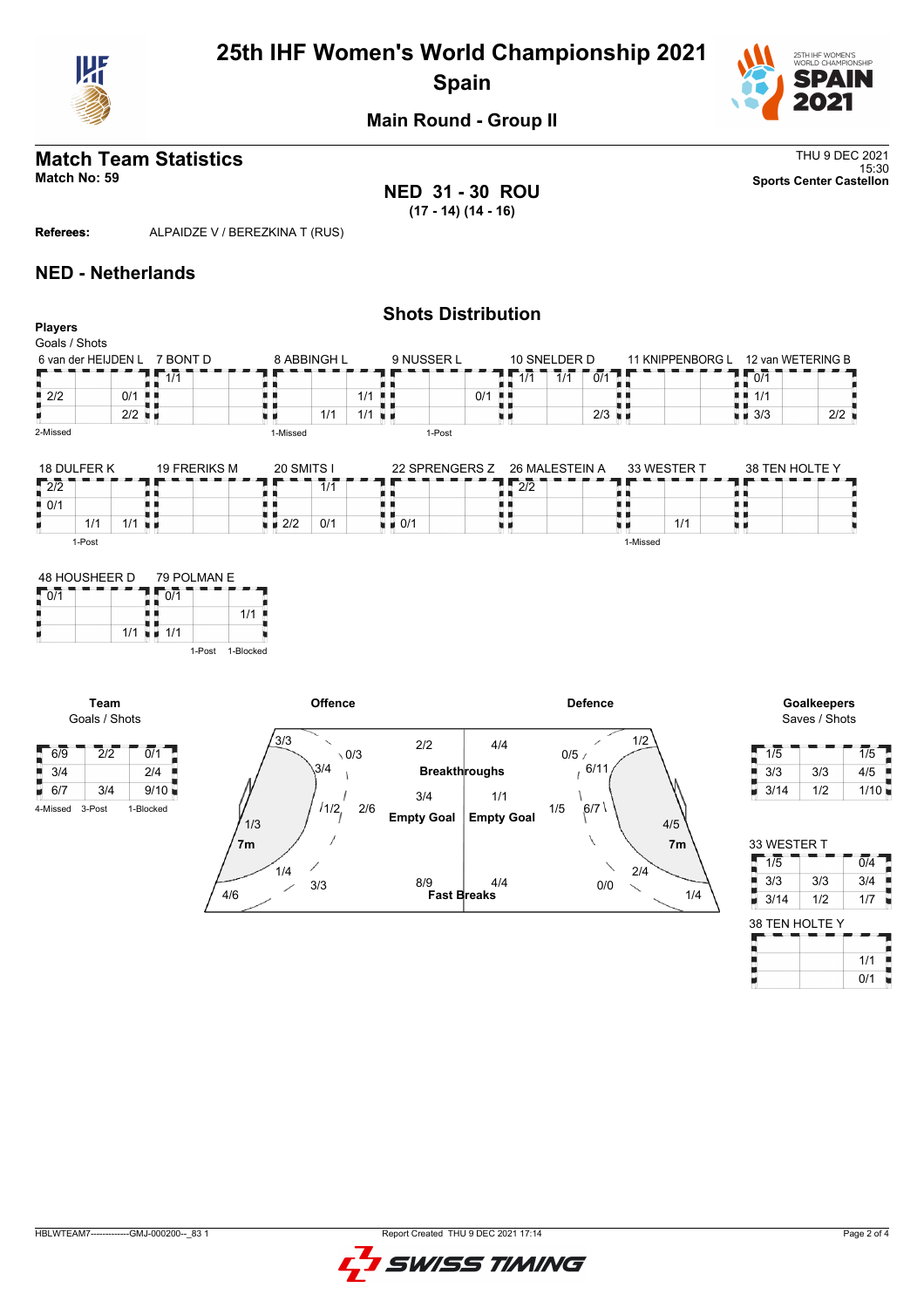



**Main Round - Group II**

## **Match Team Statistics** Thus a strategy of the strategy of the strategy of the strategy of the strategy of the strategy of the strategy of the strategy of the strategy of the strategy of the strategy of the strategy of the

**NED 31 - 30 ROU (17 - 14) (14 - 16)**

15:30 **Match No: 59 Sports Center Castellon**

**Referees:** ALPAIDZE V / BEREZKINA T (RUS)

#### **ROU - Romania**

|                 | <b>Players</b>                      |       |          |       |      | <b>Shots</b> |                |           |           |     |    | <b>Offence</b> | <b>Defence</b> |           |                | <b>Penalties</b> |  | <b>TP</b> |
|-----------------|-------------------------------------|-------|----------|-------|------|--------------|----------------|-----------|-----------|-----|----|----------------|----------------|-----------|----------------|------------------|--|-----------|
| No.             | <b>Name</b>                         | G/S   | $\%$     | 6m    | Wing | 9m           | 7 <sub>m</sub> | <b>FB</b> | <b>BT</b> | EG  | AS | <b>TF</b>      | <b>ST</b>      | <b>BS</b> | YC             | 2Min   RC   BC   |  |           |
| 2               | <b>DINCA Elena-Nicoleta</b>         | 1/1   | 100      |       | 1/1  |              |                |           |           |     |    |                |                |           |                |                  |  | 29:51     |
| 3               | ZAMFIRESCU Maria-Madalina           |       |          |       |      |              |                |           |           |     |    | 1              |                |           |                |                  |  | 9:03      |
| 6               | SUBTIRICA-IOVANESCU Alexandra-Georg |       |          |       |      |              |                |           |           |     |    |                |                |           |                |                  |  |           |
| 12 <sup>2</sup> | CIUCA Diana-Cristiana               |       |          |       |      |              |                |           |           |     |    |                |                |           |                |                  |  | 8:44      |
| 13              | <b>LASLO Cristina</b>               | 6/10  | 60       | 0/2   |      | 0/2          | 4/4            | 1/1       | 1/1       |     | 5  | 3              |                |           |                |                  |  | 45:21     |
| 14              | <b>BAZALIU Bianca-Maria</b>         | 1/2   | 50       |       |      | 1/2          |                |           |           |     |    |                |                |           | 1              |                  |  | 16:45     |
| 20              | <b>DUMANSKA Yuliya</b>              |       |          |       |      |              |                |           |           |     |    |                |                |           |                |                  |  | 43:28     |
| 21              | PINTEA Crina-Elena                  | 6/9   | 67       | 6/8   |      |              | 0/1            |           |           |     | 2  | $\overline{2}$ |                |           |                |                  |  | 52:04     |
| 26              | POLOCOSER Anca Georgiana            | 0/1   | $\Omega$ | 0/1   |      |              |                |           |           |     | 2  |                |                |           |                | $\overline{2}$   |  | 25:44     |
| 27              | <b>OSTASE Lorena-Gabriela</b>       | 5/5   | 100      | 2/2   |      |              |                | 2/2       |           | 1/1 |    | $\overline{2}$ |                |           |                |                  |  | 29:22     |
| 29              | ROTARU Dana-Andreea                 | 4/4   | 100      | 1/1   |      |              |                | 1/1       | 2/2       |     | 4  |                | 1              |           |                |                  |  | 30:07     |
| 31              | HARABAGIU Bianca Elena              | 3/8   | 38       | 3/5   |      | 0/3          |                |           |           |     | 5  |                |                |           |                |                  |  | 23:38     |
| 37              | <b>BADEA Alexandra-Diana</b>        |       |          |       |      |              |                |           |           |     |    |                |                |           |                |                  |  | 5:21      |
| 89              | <b>MOISA Laura</b>                  | 2/5   | 40       | 1/1   | 1/4  |              |                |           |           |     |    |                |                |           |                |                  |  | 54:39     |
| 96              | ILIE Alina                          | 2/6   | 33       | 1/2   |      | 0/3          |                |           | 1/1       |     | 2  |                | 1              |           |                |                  |  | 15:53     |
| 97              | <b>DINDILIGAN Alexandra</b>         | 0/1   | 0        |       | 0/1  |              |                |           |           |     |    |                |                |           |                |                  |  | 30:00     |
|                 | Bench/Team                          |       |          |       |      |              |                |           |           |     |    |                |                |           |                |                  |  |           |
|                 | <b>Totals</b>                       | 30/52 | 58       | 14/22 | 2/6  | 1/10         | 4/5            | 4/4       | 4/4       | 1/1 | 21 | 13             | 3              |           | $\overline{2}$ | 3                |  |           |
|                 |                                     |       |          |       |      |              |                |           |           |     |    |                |                |           |                |                  |  |           |

|           | <b>Goalkeepers</b>         | <b>Total Shots</b> |    | 6m Shots |    | <b>Wing Shots</b> |    | 9m Shots |    | 7m Shots |    | <b>Fast Breaks</b> |   | <b>Breakthroughs</b> |   |
|-----------|----------------------------|--------------------|----|----------|----|-------------------|----|----------|----|----------|----|--------------------|---|----------------------|---|
| <b>No</b> | <b>Name</b>                | S/S                | %. | S/S      | %  | S/S               | %  | S/S      | %  | S/S      | %  | S/S                | % | S/S                  | % |
|           | 12   CIUCA Diana-Cristiana | 0/4                |    | 0/1      |    |                   |    | 0/2      |    |          |    | 0/1                |   |                      |   |
|           | 20   DUMANSKA Yuliya       | 10/33              | 30 | 4/8      | 50 | 2/7               | 29 | 3/6      | 50 | 1/2      | 50 | 0/7                |   | 0/2                  |   |
|           | EG                         |                    |    |          |    |                   |    |          |    |          |    |                    |   |                      |   |
|           | <b>Totals</b>              | 10/41              | 24 | 4/9      | 44 | 2/9               | 22 | 3/8      | 38 | 1/2      | 50 | 0/8                |   | 0/2                  |   |

| <b>Team Shots</b>      | Goals | <b>Saves</b> | <b>Missed</b> | Post | <b>Blocked</b> | <b>Total</b> | %   |
|------------------------|-------|--------------|---------------|------|----------------|--------------|-----|
| 6m Shots               | 14    |              |               |      |                | 22           | 64  |
| <b>Wing Shots</b>      | 2     | 3            |               |      |                | 6            | 33  |
| 9m Shots               |       | 6            |               |      | 2              | 10           | 10  |
| 7m Shots               | 4     |              |               |      | N/A            | 5            | 80  |
| <b>Fast Breaks</b>     | 4     |              |               |      |                | 4            | 100 |
| <b>Breakthroughs</b>   | 4     |              |               |      |                | 4            | 100 |
| <b>Empty Net Goals</b> |       | N/A          |               |      |                |              | 100 |
| <b>Totals</b>          | 30    | 17           |               | റ    | 3              | 52           | 58  |

**Number of Attacks:** 59, **Scoring Efficiency:** 51%